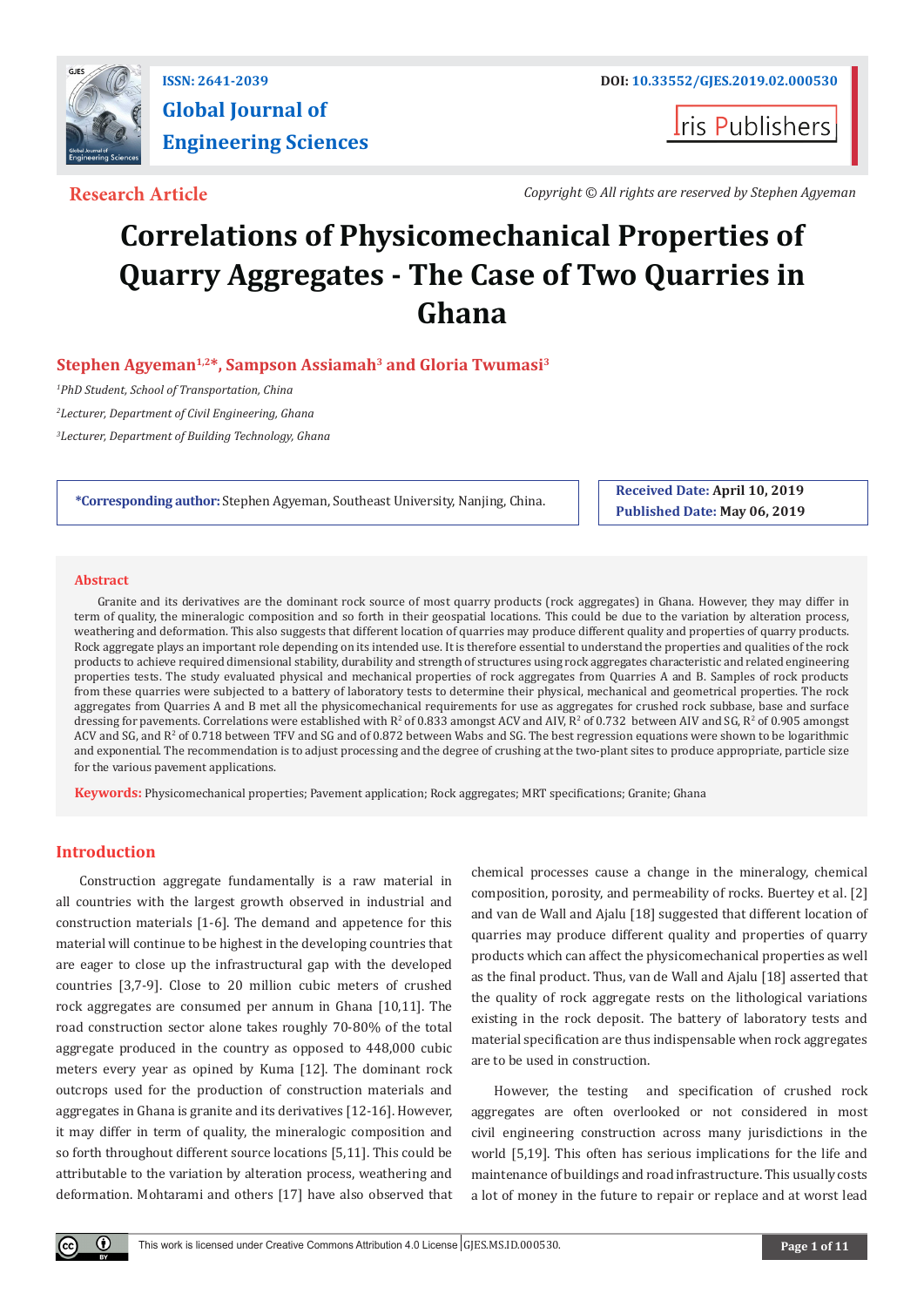to structural failure and risk to human lives [20,21]. Most roads are failing prematurely owing to the properties of rock products either falling below the standards or as a result of poor construction methods and quality control [22]. Additionally, most carnages due to road traffic accidents on Ghanaian roads can be attributed partially to too little friction resulting from poor aggregates characteristics.

To contribute to addressing the foregoing challenge, tests were done to investigate the physicomechanical properties of quarry products (rock aggregates) from two quarries in the Bono Region, Ghana used for structural pavement layers. In addition, analyses were completed to find out the effect of the aggregate properties on pavement performance.

The aim of this study was to investigate whether physicomechanical properties of quarry products produced in Bono Region meet specifications. The specific objectives were:

1. To analyses the physicomechanical and geometrical properties of quarry products.

2. To compare the physical and mechanical properties of quarry products with Ghana's Ministry of Road and Transportation (MRT) Standard Specifications.

3. To assess the suitability of these quarry products as pavement materials for base, subbase and aggregate for surfacing.

The results of the study have given impetus to consultants to confidently recommend quarries aggregates that meet specifications for road pavement construction. Furthermore, contractors can now source constructional materials from these quarries whose products meet the MRT specification in the Bono Region of Ghana. Using the published laboratory test results, quarries whose products fail to meet MRT requirements can make amends.

#### **Background of the two quarries**

Quarry 1 designated as A is located at the right-hand side along the Sunyani-Wenchi road known as Beposu which is about 45.5km away from Sunyani. The rocks found at the site include Granite, Gabbro and Metamorphic rocks [15]. The quarry produces aggregate sizes of 10mm, 14mm, 19mm, 20mm, 30mm etc.

Quarry 2 also labelled as B is located in the same area but on the left-hand side of the road from Sunyani-Wenchi, of about 47km from Sunyani. It has the biggest known quarry plant in the country (Ghana) currently. The quarry has an area of about 26 acres of land and Granite, Basalt, Gabbro and Slate as its rocks [15]. The quarry

produces aggregate sizes of 0-5mm known as quarry dust or quarry fines, 10mm, 14mm, 19mm, 25mm up to 40mm, but only produces 50mm on customer demand. The company produces about 50t of aggregates per hour.

Both quarries were established in the years 2000 and 2007 respectively with the mandate of delivering quality products for the construction industry. The said quarries were committed to total customer satisfaction as they strived continuously to improve upon their operations. Besides, the provision of construction materials for the Bui Dam Hydroelectricity Project in the region, the quarries have expanded their operations to include other civil construction projects. With the capacity to produce over 360,000 mt of aggregates per year for quarry A and 400,000 mt of aggregates per year for quarry B. Efforts are constantly being made to increase their capacities to meet the quarry needs of Ghana's vibrant and rapidly expanding construction industry [10,11,23].

#### **Materials and Methods**

The methodology used involves field sampling and laboratory testing. The laboratory tests have been described under two captions, namely; physical and mechanical properties, and geometrical properties. The laboratory tests were carried out in accordance with the relevant British Standards Institute (BSI) standards and European Standard (CEN), which in most cases are equivalent to the corresponding American Society for Testing and Materials (ASTM) standards [24].

#### **Field sampling**

Sampling was carried out in accordance with the European Standard procedures EN 932-1 [25] which require, among other things, that when sampling from a heap of aggregates, a number of increments are to be taken from positions evenly distributed over the whole surface of the heap. In this study, for each of the two deposits (at quarries named A and B), five to seven positions, evenly distributed over the surface of the heap were selected. Then at each sampling location, the top 0.1m of the material was removed to expose the aggregates. Subsequently, about 350 kg of material was incrementally dug to a depth of 0.3m using shovels and scoopers and bagged. The samples were then split up into bags for easy handling and transportation to the lab for the various lab tests.

#### **Laboratory testing**

The bulk samples from the field were separated into smaller portions by riffling, using the European Standard processes EN 932-2 [26]. Testing was done using BSI and ASTM standards (Table 1).

**Table 1:** Testing standards, properties of 10mm and 14mm aggregate compare with MRT [42] thresholds.

| <b>Aggregate Property</b> |                                        |                         | Grading        |                    |                         |  |  |  |  |  |  |
|---------------------------|----------------------------------------|-------------------------|----------------|--------------------|-------------------------|--|--|--|--|--|--|
|                           |                                        | <b>Testing Standard</b> | <b>Passing</b> | <b>Retained on</b> | <b>Separating Sieve</b> |  |  |  |  |  |  |
|                           | Physical & Mechanical Properties Tests |                         |                |                    |                         |  |  |  |  |  |  |
| SG & Wabs                 |                                        | ASTM 127 & 128          | 40mm           | $0.425$ mm         |                         |  |  |  |  |  |  |
| ACV(%)                    |                                        | BS 812: Part 110        | 14mm           | 10 <sub>mm</sub>   | $2.36$ mm               |  |  |  |  |  |  |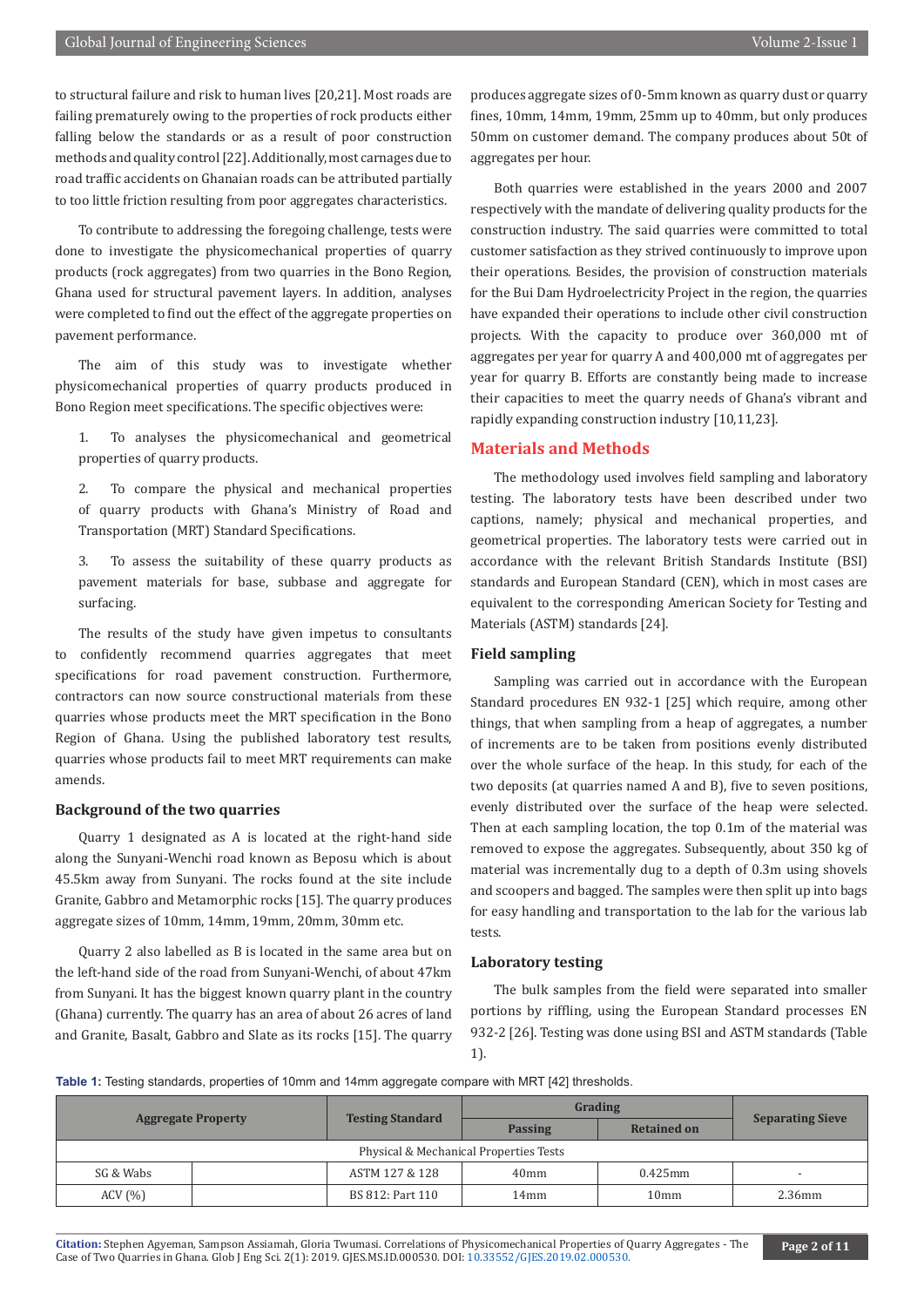| AIV $(%)$                                   |          | EN 1097-2: 1997        | 14mm                                        | 10 <sub>mm</sub>     | 2.36mm                   |  |  |  |  |  |  |  |
|---------------------------------------------|----------|------------------------|---------------------------------------------|----------------------|--------------------------|--|--|--|--|--|--|--|
| <b>TFV</b> (%)                              |          |                        | 14mm                                        | 10 <sub>mm</sub>     | 2.36mm                   |  |  |  |  |  |  |  |
| <b>Geometrical Properties Tests</b>         |          |                        |                                             |                      |                          |  |  |  |  |  |  |  |
| PSD (%)                                     |          | EN 933-1: 1997         | 40 <sub>mm</sub>                            | 0.075mm              | $\overline{\phantom{a}}$ |  |  |  |  |  |  |  |
| FI(%)                                       |          | EN 933-3: 1997         | 28mm                                        | 10 <sub>mm</sub>     | variable                 |  |  |  |  |  |  |  |
| EI (%)                                      |          | EN 933-4: 1997         | 28mm                                        | 10 <sub>mm</sub>     | variable                 |  |  |  |  |  |  |  |
| 10mm Aggregates Compare with MRT Thresholds |          |                        |                                             |                      |                          |  |  |  |  |  |  |  |
|                                             |          | Test Results (Average) |                                             | <b>MRT</b> Threshold | Surface dressing         |  |  |  |  |  |  |  |
| <b>Aggregate Property</b>                   | Quarry A | Subbase<br>Quarry B    |                                             | Base                 | Chipping Class 1         |  |  |  |  |  |  |  |
| AIV $(\% )$                                 | 24       | 24                     | NA                                          | NA                   | NA                       |  |  |  |  |  |  |  |
| FI(%)                                       | 23       | 22                     | 35 (max.)                                   | 25 (max.)            | 25 (max.)                |  |  |  |  |  |  |  |
| EI $(\% )$                                  | 27       | 28                     | NA                                          | <b>NA</b>            | NA                       |  |  |  |  |  |  |  |
| SG (%)                                      | 2.91     | 2.87                   | NA                                          | NA                   | NA                       |  |  |  |  |  |  |  |
| Wabs $(\% )$                                | 0.42     | 0.43                   | $2.5$ (max.)                                | $2.0$ (max.)         | $1.0$ (max.)             |  |  |  |  |  |  |  |
|                                             |          |                        | 14mm Aggregates Compare with MRT Thresholds |                      |                          |  |  |  |  |  |  |  |
| AIV $(\% )$                                 | 23       | 24                     | NA                                          | NA                   | NA                       |  |  |  |  |  |  |  |
| ACV (%)                                     | 23       | 22                     | 30 (max.)                                   | 25 (max.)            | NA                       |  |  |  |  |  |  |  |
| TFV (kN)                                    | 194      | 227                    | 83 kN (min.) dry                            | 110 kN (min.) dry    | 210 kN (min.) dry        |  |  |  |  |  |  |  |
| FI(%)                                       | 24       | 26                     | 35 (max.)                                   | $25$ (max.)          | $25$ (max.)              |  |  |  |  |  |  |  |
| EI (%)                                      | 24       | 25                     | NA                                          | <b>NA</b>            | NA                       |  |  |  |  |  |  |  |
| SG (%)                                      | 2.92     | 2.9                    | NA                                          | NA                   | NA                       |  |  |  |  |  |  |  |
| Wabs (%)                                    | 0.41     | 0.41                   | $2.5$ (max.)                                | $2.0$ (max.)         | $1.0$ (max.)             |  |  |  |  |  |  |  |

ACV: aggregate crushing value; AIV: aggregate impact value; ASTM: American Society for Testing and Materials; BS: British Standard; EI: elongation index; EN: European; FI: flakiness index; max.: maximum; min.: minimum; NA: Not Applicable; PSD: particle size distribution; SG: specific gravity; TFV: 10% fines value; Wabs: water absorption.

All the tests were repeated ten times and their average values found. The riffled specimens were washed through the 0.075mm British Standard (BS) sieve to free all fines and then dried for 24 hours at a temperature of 105°C before testing. The specific gravity (SG) and water absorption (Wabs) tests were done using ASTM C127 and ASTM C128 respectively.

Also, geometrical properties tests were done using EN 933-1 [27] for particle size distribution (PSD), EN 933-3 [28] for flakiness index (FI) and EN 933-4 [29] for elongation index (EI). The aggregate crushing value (ACV) and ten percent fines value (TFV) tests were also done using BS 812: Part 110 [30] and BS 812: Part 111 [31] correspondingly. Lastly, EN 1097-2 [32] was used for the aggregate impact value (AIV) test.

#### **Results and Discussion**

#### **Geology of study area**

The geology of the quarries A and B are made up of rocks have medium to fine coarse-grained texture and greyish in color. The prominent outcrops in the study areas comprise Southern Voltain rock formations of granite minerals of mica, feldspars belts with thin veins of biotite's, garnet gneiss. The principal soil type is a blend saprolites of Bekwai and Akumadan soils series [15,35]. These rocks are mostly folded, fractured and have a general southwest strike with low dips. The felsic minerals (mostly quartz and feldspars) and the mafic minerals (mostly biotite and hornblende) form bands within the rock. The quartzite veins are either oriented parallel or

oblique to the foliation. They have a complex structure with patches of amphibolite phase and intrusions of pegmatite and quartz veins. These geomaterials are highly jointed. There are many joint sets, prominent among the join sets are south-east to south-west with the irregular spacing characteristic of these rock formations in the area [15,35-41].

#### **Evaluating the quarry products for road pavement applications**

Laboratory testing standards well as the properties of 10mm and 14mm aggregates compare with MRT [42] thresholds are shown in Table 1. The mechanical properties comprise abrasion resistance, elastic modulus, polish resistance, and strength while the physical properties are absorption, gradation, properties of micro fines, shape, angularity and texture, and thermal expansion [19]. The physical properties such as mineral content and the microstructures of the intact rock influence various rock characteristics [36] and are important in every sphere of application [37]. The physicomechanical properties that were considered in the study include abrasion resistance, strength, absorption, gradation and shape.

**Particle size distribution:** The extent by which an unbound aggregate material is deformed when loaded depends on its stiffness, stability and load-bearing capacity. These three properties and among others are, dependent on the compaction result, which is in turn dependent on the PSD and the particle shape [38]. Different aggregate sizes give different strength values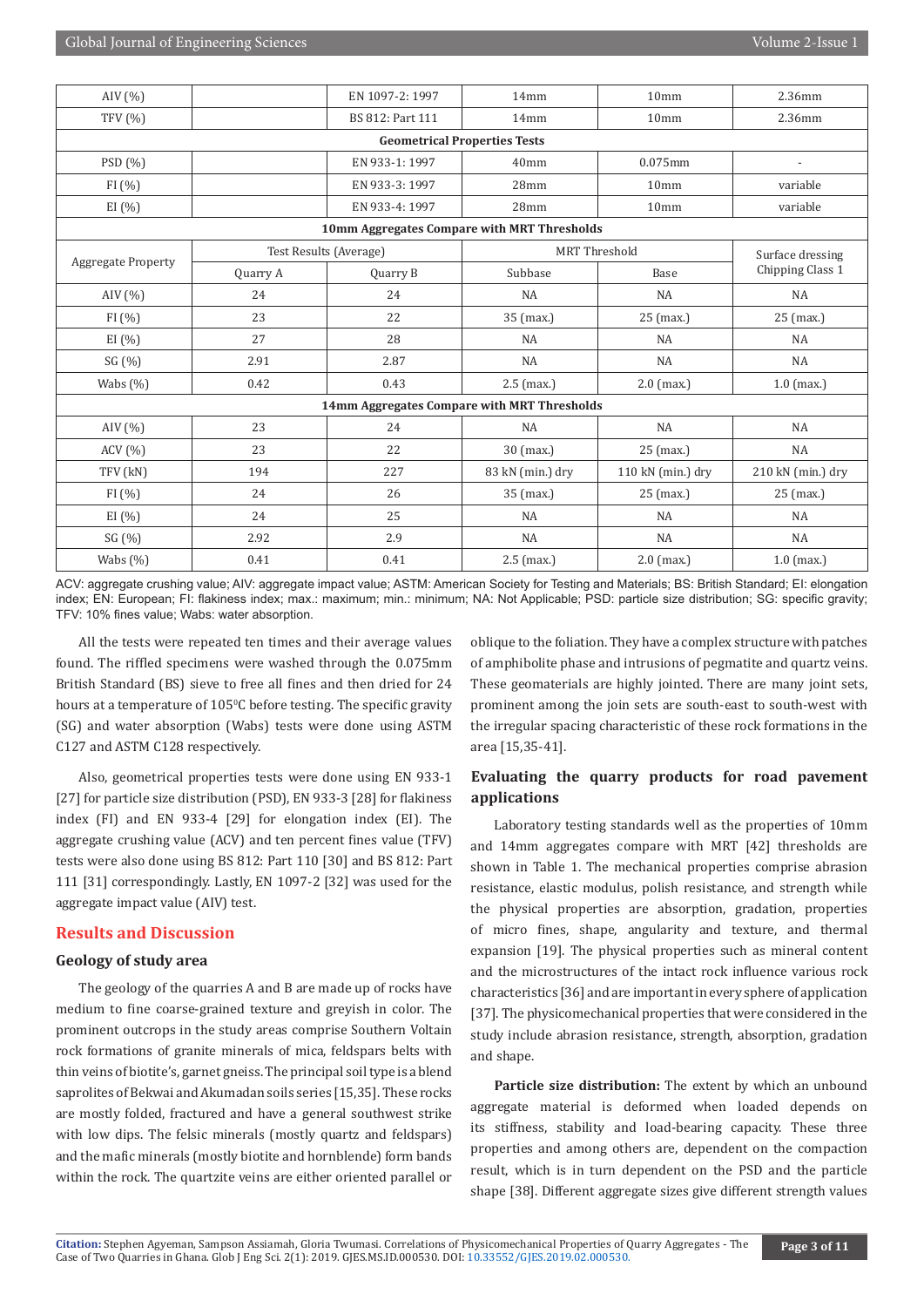and abrasion according to Su and Cheng [39] and Okonta [40]. The linear diminution of rock strength with an increase in grain size has

been reported by Onodera and Asoka-Kumara [41]. Figure 1 shows the grading curves for chipping sizes 10mm, 14mm, 19mm.



For the 14mm and 19/20mm chipping sizes, the grading curves in Figure 1 fell outside the MRT [42] envelop. This indicates that further processing (crushing and screening) will be required before they can be used in the pavement layer. Correspondingly, the PSD curves of the 0/50mm aggregate all fall outside the grading specification and will require further processing to require particles sizes for usage. Figure 2 shows the grading curves for 0/50mm crushed rock aggregates.

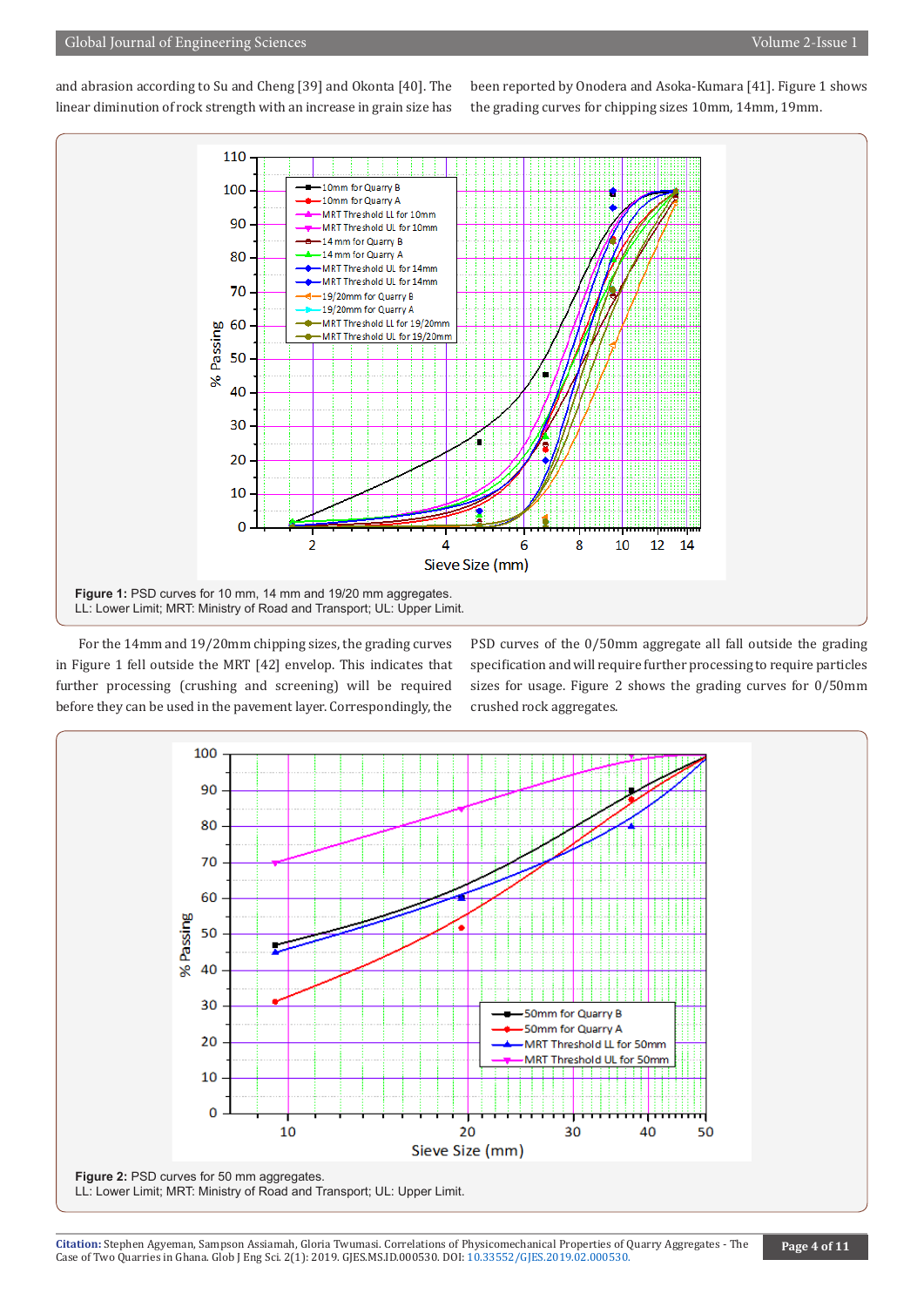#### **SGs and water absorption.**

The key test used in evaluating the permeation property of the aggregates was water absorption (Wabs). Literature by Rigopoulos and others [43], and Scholer [44] have it that, rocks with values greater than 3% are prone to freeze-thaw damage. The specific gravities (SGs) and Wabs results as shown in Table 1 are within the spec limits.

**Aggregate strength:** Asserted by Arm [38], the resistance to mechanical action depends on the particle strength, which also depends on the geometrical shape, the mineral composition and cohesion and the structure as well as texture of the particle. The ACV measures the percentage of fines generated when a uniformly increasing force attains a maximum value of 400 kN in 10 minutes [24]. The results in Table 1 indicate that the 14mm chippings from Quarries A and B have mean ACV value of 20%, which is less than the maximum specified limits of 25% and 30%, respectively required for crushed rock base and subbase aggregate. Aggregates with TFV less than 8 kN are considered too weak for use in road pavements [45]. Therefore, the TFV of 229 and 227 kN dry are within the required specifications as applied in subbase (83 kN), base (110 kN) and surface dressing chippings class 1 (210 kN) [42] and can, therefore, withstand degradation [22].

The AIV test provides a relative measure of the resistance of an aggregate to sudden shock, granulation or pulverization as might

occur under a vibratory roller and traffic loading [22,24,43]. The MRT [42] does not use AIV to assess aggregates, but aggregates with AIV exceeding 25% are normally regarded as being too weak and brittle to use in a pavement [45,46]. The mean AIV value shown in Table 1 again indicates a very tough material that can be used in road pavement layer applications.

Linear relations were found between ACV and AIV as well as SG and ACV, AIV, TFV or Wabs when the data was fitted using regression equations (linear, logarithmic and exponential). For instance, the correlation found between ACV and AIV in Table 2, shows that approximately 83.3% of variations in the data are explained by the linear model. The results are in tandem with those obtained by Ahmad and others [47], Palassi & Danesh [22], Al Harthi and Abo Saada [48] and Turk and Dearman [49] who worked on granites and other rocks (see Figure A5). The marginal deviation between the current study and the previous studies correlation results may be attributed to the differences in the type of rock aggregates worked on by the individual researchers. However, there is a strong agreement between this study's results and those by Al Harthi and Abo Saada [48] who worked on similar rocks as granite, gabbro, basalt etc. All the P-values were significant at 95% confidence interval (p < 0.05). This indicates that all the independent variables (SG & AIV) reliably predict the dependent variables (ACV, TFV, Wabs and so on).

|                   |        |                      | Linear    |                                                         |                 | <b>Exponential</b> |                                                    | Logarithmic     |                 |                                                           |  |
|-------------------|--------|----------------------|-----------|---------------------------------------------------------|-----------------|--------------------|----------------------------------------------------|-----------------|-----------------|-----------------------------------------------------------|--|
| <b>Variables</b>  | F      | $Pr$ > $F$           | <b>SE</b> | <b>Equation &amp;</b><br>$\mathbb{R}^2$ Value           | SE <sub>1</sub> | SE <sub>2</sub>    | <b>Equation &amp;</b><br>$\mathbb{R}^2$ Value      | SE <sub>1</sub> | SE <sub>2</sub> | <b>Equation &amp;</b><br>$\mathbb{R}^2$ Value             |  |
| <b>ACV vs AIV</b> | 39.863 | $0.0002*$            | 0.145     | $ACV = 11.648+$<br>0.33489AIV&<br>$R^2 = 0.8329$        | 0.8585          | 0.0027             | $ACV = 13.063e$<br>0.01707AIV&<br>$R^2 = 0.8354$   | 1.2954          | 4.1339          | $ACV = 7.9720Ln(AIV)$<br>$+5.6403 &$<br>$R^2 = 0.8256$    |  |
| ACV vs SG         | 75.223 | $\,<\,$<br>$0.0001*$ | 0.1096    | $ACV = 13.427+$<br>3.5297SG &<br>$R^2 = 0.9038$         | 0.5248          | 0.0202             | $ACV = 14.372e0$<br>.17744SG & $R^2$ =<br>0.9051   | 0.7648          | 0.453           | $ACV = 6.4700Ln(SG) +$<br>15.9795 &<br>$R^2 = 0.8995$     |  |
| AIV vs SG         | 24.58  | $0.0008*$            | 0.1726    | $AIV = 75.019 -$<br>28.318SG &<br>$R^2 = 0.7320$        | 81.944          | 0.2424             | $AIV = 189.98$<br>e-1.186SG<br>& $R^2$ = 0.7216    | 10.3231         | 5.96483         | $AV = 53.743$<br>$-50.533Ln(SG)$ &<br>$R^2 = 0.7270$      |  |
| TFV vs SG         | 20.396 | $0.0020*$            | 0.1877    | $TFV = 433.69 -$<br>113.45SG &<br>$R^2 = 0.7183$        | 109.87          | 0.1094             | $TFV = 556.31e-$<br>0.49203SG &<br>$R^2 = 0.7157$  | 45.378          | 26.831          | $TFV = 349.04 -$<br>203.47Ln(SG) &<br>$R^2 = 0.7154$      |  |
| Wabs ys SG        | 54.367 | $\,<\,$<br>$0.0001*$ | 0.1266    | $Wabs =$<br>$0.81282 -$<br>0.22144SG&<br>$R^2 = 0.8717$ | 0.1409          | 0.0741             | Wabs = $1.0691e-$<br>0.52729SG<br>& $R^2 = 0.8697$ | 0.0541          | 0.0312          | Wabs = $0.64647 -$<br>$0.39516Ln(SG)$ &<br>$R^2 = 0.8696$ |  |

**Table 2:** Correlation between TFV, AIV, SG and ACV using different forms of regression.

ACV: aggregate crushing value; AIV: aggregate impact value; SG: specific gravity; TFV: 10% fines value; Wabs: water absorption; SE: Standard error; F-value; Pr: P-value at 5% significance level; \*The independent variable reliably predicts the dependent variable (p < 0.05).

**Geometrical properties of quarry aggregates:** The shape of an aggregate determines its interlocking performance potential although such aggregates have less workable breaking characteristics in loading and workability [49,50]. Usually, angular aggregates are recommended for highway construction because of their better interlocking characteristics [24]. The mean values

of the flakiness indices of 23% and 22% for the 10 mm and 24% and 26% for the 14 mm (Quarries A and B) are less than the MRT threshold of 35%, 25% and 25% specified for subbases, base and surface dressing correspondingly. Details of the lab test results are presented in the Appendix as Tables A1 to A4 and Figures A1 to A5.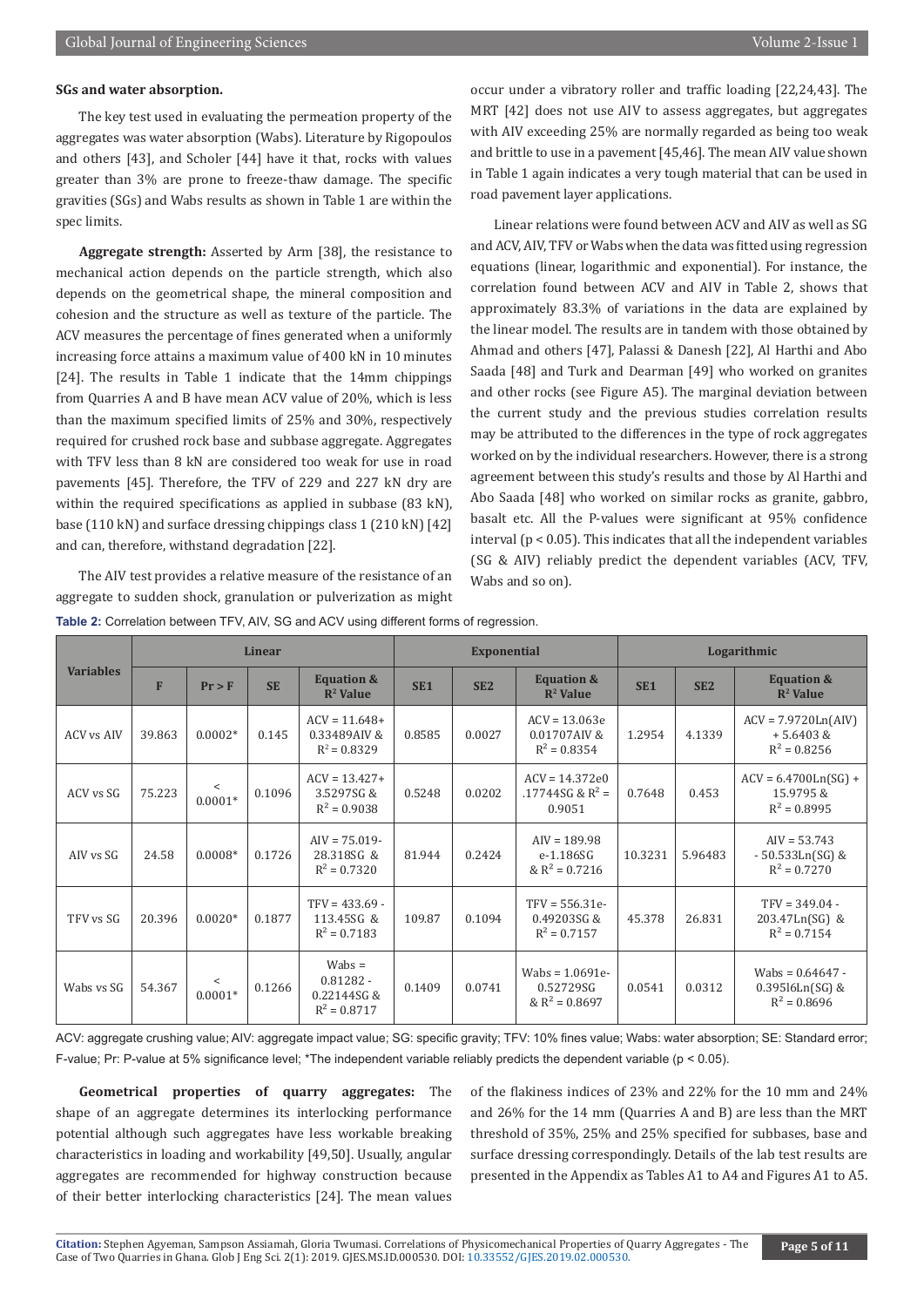|  |  | Table A1: Correlation between TFV, AIV, SG and ACV based on current and previous studies. |  |  |  |  |  |  |  |  |  |  |  |
|--|--|-------------------------------------------------------------------------------------------|--|--|--|--|--|--|--|--|--|--|--|
|--|--|-------------------------------------------------------------------------------------------|--|--|--|--|--|--|--|--|--|--|--|

|                                      |                                                      | <b>Type of Rock</b>                               |                                                   |                                                  |                                                     |                                                                                                                                                                                                                                                                                                                                                                      |
|--------------------------------------|------------------------------------------------------|---------------------------------------------------|---------------------------------------------------|--------------------------------------------------|-----------------------------------------------------|----------------------------------------------------------------------------------------------------------------------------------------------------------------------------------------------------------------------------------------------------------------------------------------------------------------------------------------------------------------------|
| <b>Type of Study</b>                 | <b>ACV vs AIV</b>                                    | <b>ACV vs SG</b>                                  | <b>AIV vs SG</b>                                  | <b>TFV vs SG</b>                                 | <b>Wabs vs SG</b>                                   | <b>Aggregates</b>                                                                                                                                                                                                                                                                                                                                                    |
| Current Study                        | $ACV =$<br>11.648+0.33489<br>*AIV (R2 = $0.8329$ )   | $ACV =$<br>13.427+3.5297<br>*SG ( $R^2$ = 0.9038) | $AIV = 75.019 -$<br>28.318*SG<br>$(R^2 = 0.7320)$ | $TFV = 433.69 -$<br>113.45SG ( $R^2$ =<br>0.7183 | Wabs = $0.81282 -$<br>$0.22144SG (R^2 =$<br>0.8717) | Granite, gabbro, basalt<br>and slate.                                                                                                                                                                                                                                                                                                                                |
| Ahmad et al.<br>$[47]$               | $ACV = 0.93AU +$<br>1.35 ( $R^2 = 0.86$ )            | Not Applicable                                    | Not Applicable                                    | Not Applicable                                   | Not Applicable                                      | Igneous rocks (basalt,<br>granite, gabbro and<br>diorite), Sedimentary<br>rocks (sandstone,<br>limestone and dolomite)<br>and metamorphic<br>rocks (quartzite,<br>schist, phyllite and<br>amphibolite).                                                                                                                                                              |
| Palassi and<br>Danesh [22]           | $ACV = 0.91AU +$<br>1.79 ( $R^2 = 0.88$ )            | Not Applicable                                    | Not Applicable                                    | Not Applicable                                   | Not Applicable                                      | Limestone, marble and<br>granite.                                                                                                                                                                                                                                                                                                                                    |
| Al-Harthi <sup>[51]</sup>            | $ACV = 1.01$ AIV +<br>$0.83$ (R <sup>2</sup> = 0.94) | Not Applicable                                    | Not Applicable                                    | Not Applicable                                   | Applicable                                          | Igneous rocks<br>(andesite, dacite,<br>rhyolite, rhyodacite,<br>basalt, gabbro, diorite,<br>monzonite, tonalite,<br>granodiorite and<br>granite), dyke material<br>(rhyolitic, aplitic,<br>andesite, pegmatitic and<br>dibasic), metamorphic<br>rocks (quarzitic, schist,<br>slate and phyllite) and<br>sedimentary rocks<br>(limestone, dolomite<br>and sandstone). |
| Al Harthi and<br>Abo Saada<br>$[48]$ | $ACV = 0.85AU +$<br>2.08 ( $R^2 = 0.72$ )            | Not Applicable                                    | Not Applicable                                    | Not Applicable                                   | Not Applicable                                      | Natural Wadi aggregate,<br>basalt, schist and<br>granite.                                                                                                                                                                                                                                                                                                            |
| <b>Irfan</b> [52]                    | $ACV = 0.90AU +$<br>2.36 ( $R^2$ = 0.65)             | Not Applicable                                    | Not Applicable                                    | Not Applicable                                   | Not Applicable                                      | Hong Kong weathered<br>granite.                                                                                                                                                                                                                                                                                                                                      |
| Turk and<br>Dearman <sup>[49]</sup>  | $ACV = 0.85AU +$<br>3.25 ( $R^2$ = 0.96)             | Not Applicable                                    | Not Applicable                                    | Not Applicable                                   | Not Applicable                                      | Limestone, slag, granite<br>and dolerite.                                                                                                                                                                                                                                                                                                                            |

ACV: aggregate crushing value; AIV: aggregate impact value; SG: specific gravity; TFV: 10% fines value; Wabs: water absorption.

**Table A2:** Test results of FI and EI for quarry A and B aggregates.

| <b>Test No.</b> | <b>AIV (14mm Retained on</b><br>10mm |                             | <b>AIV (10mm Retained on</b><br>$6.3mm$ ) |                             |              | <b>ACV</b> (14mm Retained on<br>10mm | TFV (14mm Retained on<br>10mm |                             |
|-----------------|--------------------------------------|-----------------------------|-------------------------------------------|-----------------------------|--------------|--------------------------------------|-------------------------------|-----------------------------|
|                 | Quarry A*                            | <b>Quarry B<sup>+</sup></b> | Quarry A*                                 | <b>Quarry B<sup>+</sup></b> | Quarry $A^*$ | <b>Quarry B<sup>+</sup></b>          | Quarry $A^*$                  | <b>Quarry B<sup>+</sup></b> |
| $\mathbf{1}$    | 21                                   | 26                          | 24                                        | 30                          | 24           | 22                                   | 196                           | 221                         |
| 2               | 27                                   | 22                          | 22                                        | 30                          | 20           | 22                                   | 201                           | 232                         |
| 3               | 19                                   | 24                          | 25                                        | 29                          | 23           | 24                                   | 174                           | 226                         |
| 4               | 27                                   | 23                          | 25                                        | 27                          | 21           | 21                                   | 210                           | 229                         |
| 5               | 24                                   | 26                          | 25                                        | 30                          | 24           | 22                                   | 196                           | 222                         |
| 6               | 21                                   | 24                          | 26                                        | 25                          | 22           | 21                                   | 211                           | 230                         |
| $\overline{7}$  | 26                                   | 25                          | 24                                        | 29                          | 23           | 23                                   | 184                           | 227                         |
| 8               | 19                                   | 24                          | 22                                        | 27                          | 22           | 23                                   | 189                           | 226                         |
| 9               | 20                                   | 23                          | 25                                        | 27                          | 23           | 22                                   | 196                           | 228                         |
| 10              | 26                                   | 25                          | 24                                        | 27                          | 23           | 23                                   | 186                           | 230                         |
| Mean            | 23                                   | 24                          | 24                                        | 28                          | 23           | 22                                   | 194                           | 227                         |
| <b>SD</b>       | 3.39                                 | 1.18                        | 1.32                                      | 1.68                        | 1.1          | 0.93                                 | 11.66                         | 3.33                        |

\*Rock Types: Granite, Gabbro and Metamorphic rock †Rock Types: Granite, Basalt, Gabbro and Slate

ACV: aggregate crushing value; AIV: aggregate impact value; TFV: 10% fines value.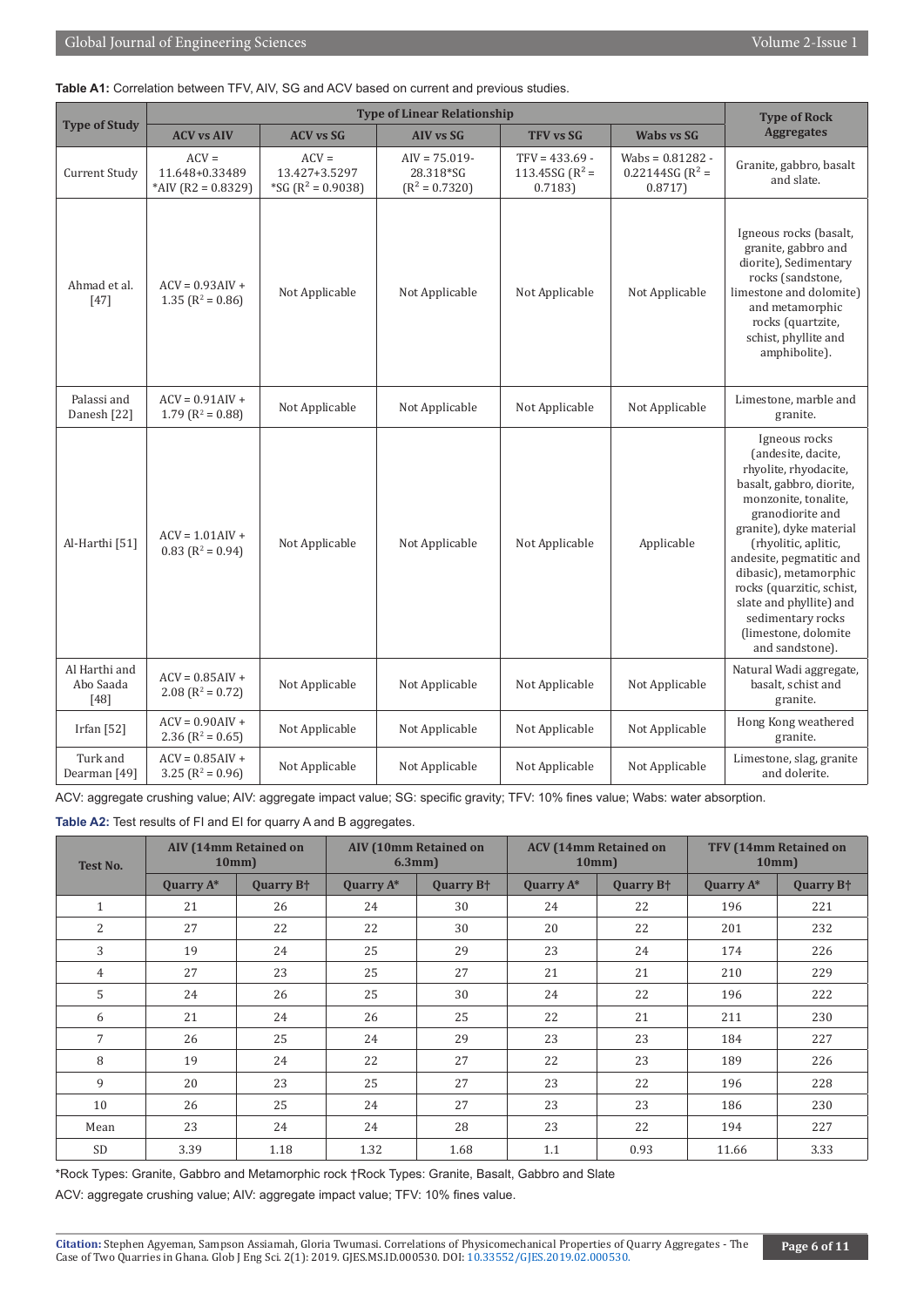#### Table A3: Test results of AIV, ACV and TFV for quarry A and B aggregates.

| <b>Test No.</b> | <b>FI (14mm Retained on</b><br>10mm |                             | <b>FI (10mm Retained on</b><br>$6.3mm$ ) |                             |              | <b>EI</b> (14mm Retained on<br>10mm | <b>EI</b> (14mm Retained on<br>$6.3mm$ ) |                             |  |
|-----------------|-------------------------------------|-----------------------------|------------------------------------------|-----------------------------|--------------|-------------------------------------|------------------------------------------|-----------------------------|--|
|                 | Quarry $A^*$                        | <b>Quarry B<sup>+</sup></b> | Quarry A*                                | <b>Quarry B<sup>+</sup></b> | Quarry $A^*$ | <b>Quarry B<sup>+</sup></b>         | <b>Quarry A*</b>                         | <b>Quarry B<sup>+</sup></b> |  |
| $\mathbf{1}$    | 21                                  | 25                          | 25                                       | 28                          | 23           | 23                                  | 30                                       | 25                          |  |
| $\overline{2}$  | 24                                  | 25                          | 23                                       | 24                          | 22           | 26                                  | 28                                       | 30                          |  |
| 3               | 22                                  | 25                          | 21                                       | 22                          | 22           | 26                                  | 26                                       | 28                          |  |
| 4               | 25                                  | 23                          | 28                                       | 27                          | 24           | 26                                  | 29                                       | 30                          |  |
| 5               | 24                                  | 26                          | 28                                       | 28                          | 24           | 24                                  | 24                                       | 29                          |  |
| 6               | 29                                  | 25                          | 25                                       | 22                          | 25           | 23                                  | 24                                       | 25                          |  |
| $\overline{7}$  | 27                                  | 28                          | 28                                       | 23                          | 24           | 24                                  | 25                                       | 30                          |  |
| 8               | 29                                  | 26                          | 24                                       | 22                          | 28           | 24                                  | 23                                       | 25                          |  |
| 9               | 21                                  | 29                          | 23                                       | 24                          | 24           | 28                                  | 29                                       | 29                          |  |
| 10              | 20                                  | 29                          | 23                                       | 29                          | 27           | 25                                  | 30                                       | 29                          |  |
| Mean            | 24                                  | 26                          | 25                                       | 25                          | 24           | 25                                  | 27                                       | 28                          |  |
| <b>SD</b>       | 3.27                                | 2.1                         | 2.42                                     | 2.79                        | 2.11         | 1.52                                | 2.69                                     | 2.12                        |  |

\*Rock Types: Granite, Gabbro and Metamorphic rocks †Rock Types: Granite, Basalt, Gabbro and Slate

EI: Elongation Index; FI: Flakiness Index.

**Table A4:** Test results of SG and Wabs for quarry A and B aggregates.

| <b>Test No.</b> | <b>SG (14mm Retained on</b><br>10mm |                             | <b>SG (10mm Retained on</b><br>$6.3mm$ ) |                             |              | <b>Wabs (14mm Retained on</b><br>10mm | <b>Wabs (14mm Retained on</b><br>$6.3mm$ ) |                             |  |
|-----------------|-------------------------------------|-----------------------------|------------------------------------------|-----------------------------|--------------|---------------------------------------|--------------------------------------------|-----------------------------|--|
|                 | Quarry A*                           | <b>Quarry B<sup>+</sup></b> | <b>Quarry A*</b>                         | <b>Quarry B<sup>+</sup></b> | Quarry $A^*$ | <b>Quarry B<sup>+</sup></b>           | <b>Quarry A*</b>                           | <b>Quarry B<sup>+</sup></b> |  |
| $\mathbf{1}$    | 2.94                                | 2.9                         | 2.91                                     | 2.85                        | 0.4          | 0.41                                  | 0.43                                       | 0.43                        |  |
| $\overline{2}$  | 2.88                                | 2.9                         | 2.93                                     | 2.85                        | 0.42         | 0.41                                  | 0.42                                       | 0.42                        |  |
| 3               | 2.96                                | 2.9                         | 2.9                                      | 2.86                        | 0.4          | 0.4                                   | 0.4                                        | 0.42                        |  |
| $\overline{4}$  | 2.88                                | 2.91                        | 2.9                                      | 2.88                        | 0.41         | 0.4                                   | 0.42                                       | 0.41                        |  |
| 5               | 2.91                                | 2.9                         | 2.9                                      | 2.85                        | 0.41         | 0.42                                  | 0.4                                        | 0.41                        |  |
| 6               | 2.94                                | 2.89                        | 2.89                                     | 2.9                         | 0.41         | 0.41                                  | 0.42                                       | 0.48                        |  |
| $\overline{7}$  | 2.89                                | 2.9                         | 2.91                                     | 2.86                        | 0.43         | 0.42                                  | 0.48                                       | 0.47                        |  |
| 8               | 2.96                                | 2.9                         | 2.93                                     | 2.88                        | 0.42         | 0.42                                  | 0.41                                       | 0.4                         |  |
| 9               | 2.95                                | 2.89                        | 2.9                                      | 2.88                        | 0.42         | 0.42                                  | 0.42                                       | 0.41                        |  |
| 10              | 2.89                                | 2.9                         | 2.91                                     | 2.88                        | 0.43         | 0.42                                  | 0.43                                       | 0.43                        |  |
| Mean            | 2.92                                | 2.9                         | 2.91                                     | 2.88                        | 0.41         | 0.41                                  | 0.42                                       | 0.43                        |  |
| <b>SD</b>       | 0.03                                | 0.01                        | 0.01                                     | 0.02                        | 0.01         | 0.01                                  | 0.02                                       | 0.03                        |  |

SG: Specific Gravity; Wabs: Water Absorption.

\*Rock Types: Granite, Gabbro and Metamorphic rocks †Rock Types: Granite, Basalt, Gabbro and Slate



Figure A1: Linear, exponential and logarithmic correlations between AIV and SG values. AIV: Aggregate Impact Value; SG: Specific Gravity.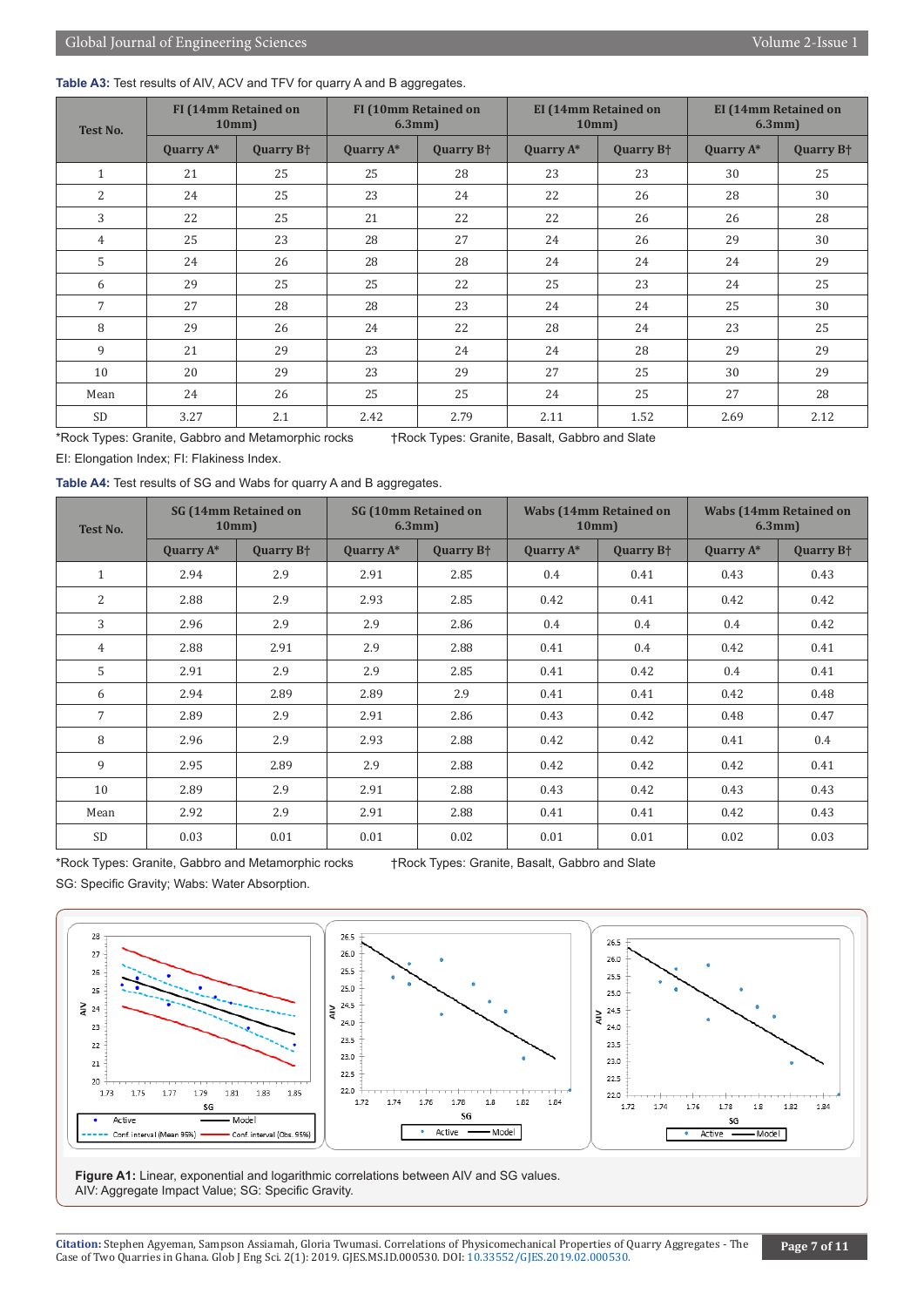### Global Journal of Engineering Sciences Volume 2-Issue 1

 $21.0$ 



 $20.3$ 

**Figure A2:** Linear, exponential and logarithmic correlations between ACV and AIV values. ACV: Aggregate Crushing Value; AIV: Aggregate Impact Value.

 $20.4$ 



**Figure A3:** Linear, exponential and logarithmic correlations between ACV vs. SG. ACV: Aggregate Cushing Value; SG: Specific Gravity



**Figure A4:** Linear, exponential and logarithmic correlations between TFV vs. SG. TFV: 10% Fines Value; SG: Specific Gravity.



**Figure A4:** Linear, exponential and logarithmic correlations between Wabs vs. SG. Wabs: Water absorption; SG: Specific Gravity.

 $25.9$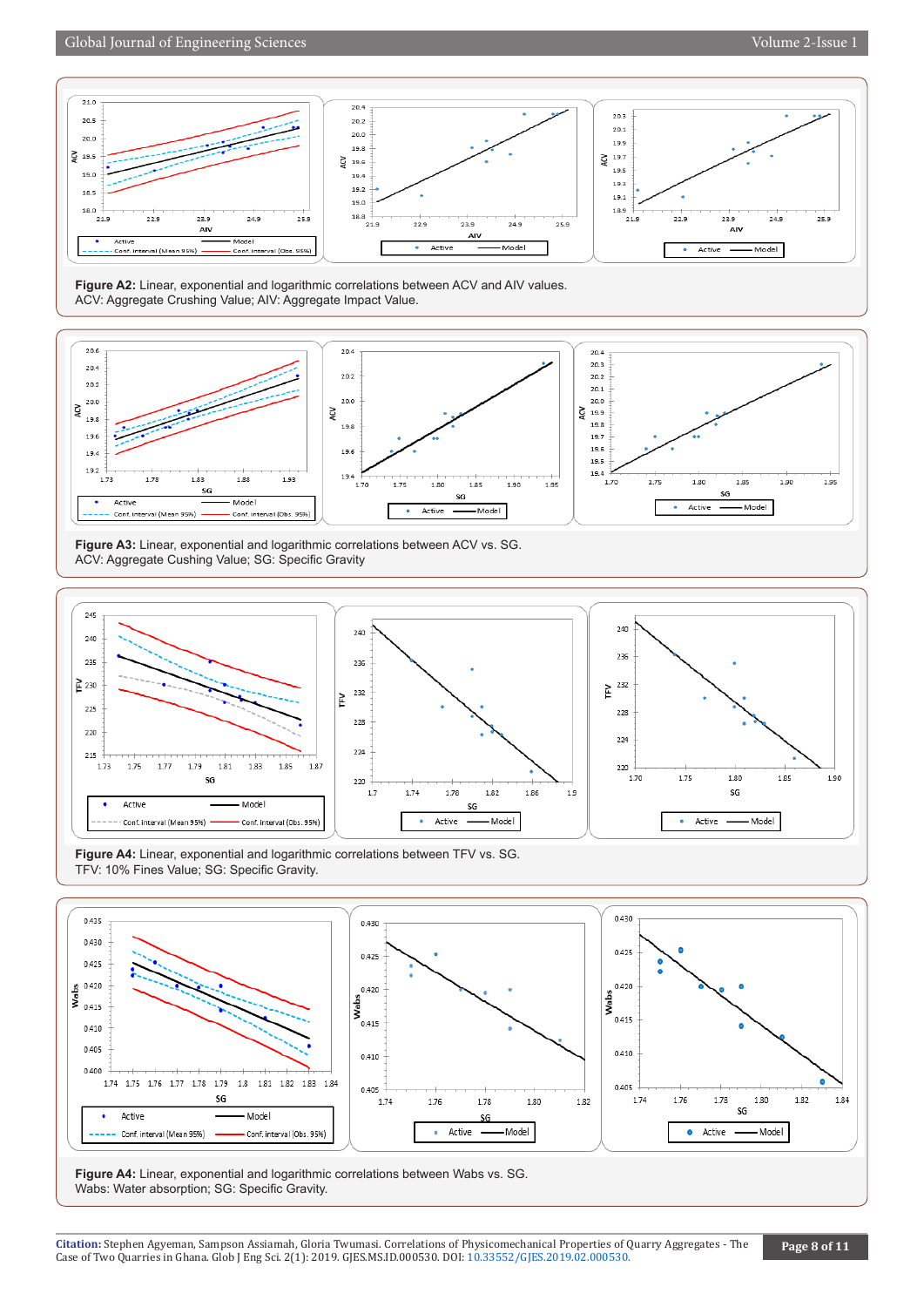

**Figure A5:** Relationship between ACV and AIV based on current and previous studies. ACV: Aggregate Crushing Value; AIV: Aggregate Impact Value.

#### **Conclusion**

Samples of quarry aggregates derivative from the Southern Voltain rock formations of granite minerals of mica, feldspar belts with thin veins of biotites and garnet gneiss were collected from two quarries and subjected to a battery of laboratory tests. The following specific conclusions can be deduced from the results:

- The quarry products have fairly uniform mechanical and geometrical properties.
- The high resistance against crushing, as indicated by the low mean ACVs of 20% and high TFV of 277 kN, compared with the MRT specified maximum ACV of 30% and 25% for subbase and base respectively, and minimum TFV values of 83 kN, 110 kN and 210 kN respectively, for subbase, base and surface dressing. The aggregates are suitable for pavement layers' applications.

The tested properties were linearly related. For example, correlations were established with  $R^2$  of 0.833 amongst ACV and AIV,  $\mathbb{R}^2$  of 0.732 between AIV and SG,  $\mathbb{R}^2$  of 0.905 amongst ACV and SG, and  $R^2$  of 0.718 between TFV and SG and  $\,$  of 0.872 between Wabs and SG. The finest regression equations were found to be logarithmic and exponential.

The results suggest that the aggregates have a relatively low affinity for water as indicated by the relatively low Wabs averages of 0.42% and 0.41% for Quarries A and B respectively compared with a threshold of a range of 1.0 to 2.5% for base, subbase and chippings class 1 for surface dressing. The quarry products can be used as road base, subbase and surface dressing material.

• The overall conclusion is that the quarry products from the Quarries A and B met all the physicomechanical requirements for use as aggregates for crushed rock subbase, base and surface dressing for pavements. What is required is to adjust processing (screening) and the degree of crushing at the two processing sites to produce appropriate particle size for the various pavement applications.

#### **Acknowledgement**

The Authors would like to acknowledge the supportive roles of their Higher National Diploma students; Mr Mohammed Nurudeen Ahmed, Mr Adam Abdallah Kamara, Mr Daudi Saadugu Sayawu and Mr Noah Alumah Nsobila for facilitating the data collection process.

#### **Conflict of Interest**

No conflict of Interest.

#### **References**

- 1. [G Balletto, G Mei, C Garau \(2015\) Relationship between Quarry Activity](https://www.mdpi.com/2071-1050/7/12/15801/html) [and Municipal Spatial Planning: A Possible Mediation for the Case of](https://www.mdpi.com/2071-1050/7/12/15801/html) [Sardinia, Italy. Sustainability 7\(12\): 16148-16163.](https://www.mdpi.com/2071-1050/7/12/15801/html)
- 2. [JIT Buertey, F Atsrim, SW Offei \(2016\) An Examination of the Physio](http://www.sciencepublishinggroup.com/journal/paperinfo?journalid=229&doi=10.11648/j.ajce.20160406.11)[mechanical Properties of Rock Lump and Aggregates in Three Leading](http://www.sciencepublishinggroup.com/journal/paperinfo?journalid=229&doi=10.11648/j.ajce.20160406.11) [Quarry Sites Near Accra. Am J Civ Eng 4\(6\): 264-275.](http://www.sciencepublishinggroup.com/journal/paperinfo?journalid=229&doi=10.11648/j.ajce.20160406.11)
- 3. [J Dubiński \(2013\) Sustainable Development of Mining Mineral](https://www.sciencedirect.com/science/article/pii/S2300396015300446) [Resources. J Sustain Min 12\(1\): 1-6.](https://www.sciencedirect.com/science/article/pii/S2300396015300446)
- 4. [MMI Gondal, N Ahsan, AZ Javid \(2009\) Engineering Properties of](https://pdfs.semanticscholar.org/5f58/610eab4f56e7aeaaafaabd57b9d6d8215e61.pdf?_ga=2.149212339.468515931.1556227790-577624991.1556227790) [Potential Aggregate Resources from Eastern and Central Salt Range,](https://pdfs.semanticscholar.org/5f58/610eab4f56e7aeaaafaabd57b9d6d8215e61.pdf?_ga=2.149212339.468515931.1556227790-577624991.1556227790) [Pakistan. Geol Bull Punjab Univ 44: 97-104.](https://pdfs.semanticscholar.org/5f58/610eab4f56e7aeaaafaabd57b9d6d8215e61.pdf?_ga=2.149212339.468515931.1556227790-577624991.1556227790)
- 5. [R Přikryl, Á Török \(2010\) Natural stones for monuments: their](https://sp.lyellcollection.org/content/333/1/1) [availability for restoration and evaluation. Geol Soc London Spec Publ](https://sp.lyellcollection.org/content/333/1/1) [333\(1\): 1-9.](https://sp.lyellcollection.org/content/333/1/1)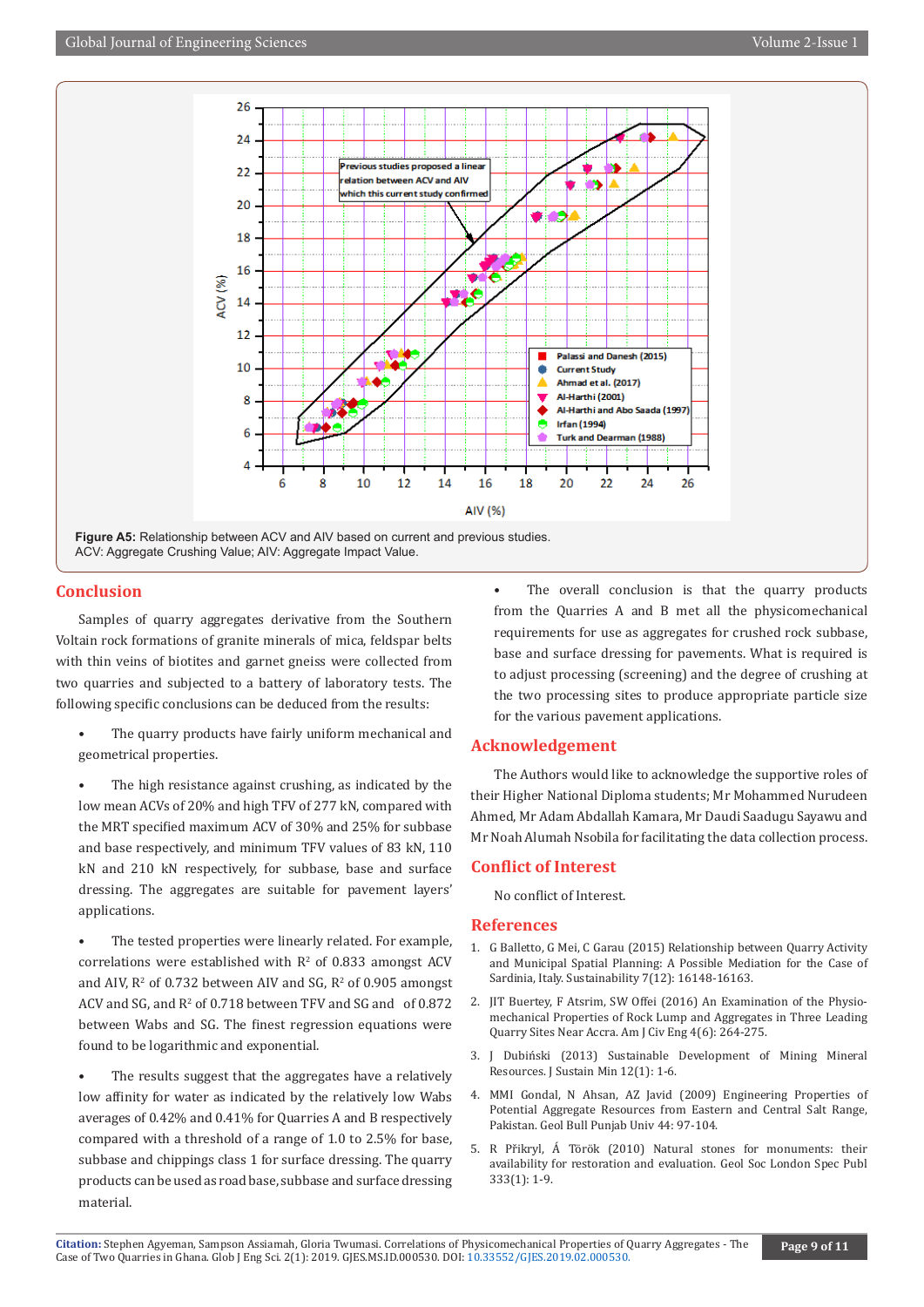- 6. [S Modestou, M Theodoridou, R Fournari, I Ioannou \(2016\) Physico](https://sp.lyellcollection.org/content/416/1/145)[mechanical properties and durability performance of the natural](https://sp.lyellcollection.org/content/416/1/145)  [building and decorative carbonate stones from Cyprus. Geol Soc London](https://sp.lyellcollection.org/content/416/1/145)  [Spec Publ 416\(1\): 145-162.](https://sp.lyellcollection.org/content/416/1/145)
- 7. [B Gbeve \(2013\) Environmental Impacts of Construction Aggregate](http://ir.knust.edu.gh/xmlui/handle/123456789/5763)  [Mining in the Greater Accra Region \(A Case – Study of Amasaman in](http://ir.knust.edu.gh/xmlui/handle/123456789/5763)  [the Ga West Municipal\). Kwame Nkrumah University of Science and](http://ir.knust.edu.gh/xmlui/handle/123456789/5763)  [Technology, Kumasi, Ghana.](http://ir.knust.edu.gh/xmlui/handle/123456789/5763)
- 8. [S Ismail, WK Hoe, M Ramli \(2013\) Sustainable aggregates: The potential](https://www.sciencedirect.com/science/article/pii/S1877042813020788)  [and challenge for natural resources conservation. Procedia - Soc Behav](https://www.sciencedirect.com/science/article/pii/S1877042813020788)  [Sci 101: 100-109.](https://www.sciencedirect.com/science/article/pii/S1877042813020788)
- 9. L Hicks (2008) Aggregates supply in England Issues for planning. British Geological Survey (BGS), Nottingham, UK, Open Report OR/08/059.
- 10. [K Adinkrah Appiah, M Adom Asamoah, RO Afrifa \(2015\) Reducing](http://ir.knust.edu.gh/xmlui/handle/123456789/11348)  [Environmental Degradation from Construction Activities: The use of](http://ir.knust.edu.gh/xmlui/handle/123456789/11348)  [Recycled Aggregates for Construction in Ghana. J Civ Eng Archit Res](http://ir.knust.edu.gh/xmlui/handle/123456789/11348)  [2\(8\): 831-841.](http://ir.knust.edu.gh/xmlui/handle/123456789/11348)
- 11. K Adinkrah Appiah, ZE Kpamma, N Obeng Ankamah (2016) Annual Consumption of Crushed Stone Aggregates in Ghana Annual Consumption of Crushed Stone Aggregates in. J Civ Eng Archit Res 3(10): 1729-1737.
- 12. [DOK Kuma \(1995\) The use of low-grade and unsound crushed rock](https://link.springer.com/article/10.1007/BF00422211)  [aggregates in Ghana for construction. Geotech Geol Eng 13\(4\): 217-225.](https://link.springer.com/article/10.1007/BF00422211)
- 13. [Woode, DK Amoah, B Aforla, F Avor, FK Kissi \(2015\) Engineering](https://www.iiste.org/Journals/index.php/CER/article/view/26225)  [Geological Characteristics of Quartzite Types for Concrete Production in](https://www.iiste.org/Journals/index.php/CER/article/view/26225)  [Ghana. Civ Environ Res 7\(10\): 6-11.](https://www.iiste.org/Journals/index.php/CER/article/view/26225)
- 14. S Assiamah, H Abeka, S Agyeman (2015) Comparative Study of Interlocking and Sandcrete Blocks for Building Walling Systems. Int J Res Eng Technol 5(1): 1-10.
- 15. GO Kesse (1985) The mineral and rock resources of Ghana. J African Earth Sci 7: 601-610.
- 16. KEN Tsidzi (1990) Evaluation of crushed granitic rock aggregates in Ghana. in Proceedings of  $6<sup>th</sup>$  International Congress International Association of Engineering Geology (IAEG) in 6<sup>th</sup> to10<sup>th</sup> August 1990, 4: 3013–3021.
- 17. E Mohtarami, A Baghbanan, M Akbariforouz, H Hashemolhosseini, E Asadollahpour (2018) Chemically dependent mechanical properties of natural andesite rock fractures. Can Geotech J 55(6): 881-893.
- 18. [ARG van de Wall, JS Ajalu \(1997\) Characterization of the geotechnical](https://www.sciencedirect.com/science/article/pii/S1365160997002086)  [properties of rock material for construction purposes. Int J Rock Mech](https://www.sciencedirect.com/science/article/pii/S1365160997002086)  [Min Sci 34\(3-4\): 1-9.](https://www.sciencedirect.com/science/article/pii/S1365160997002086)
- 19. N Hanna, KJ Folliard, KD Smith (2003) Aggregate Tests for Portland Cement Concrete Pavements: Review and Recommendations. Transportation Research Board of the National Academies, Washington, DC, Number 281.
- 20. FL Roberts, PS Kandhal, ER Brown, DY Lee, TW Kennedy (1996) Hot Mix Asphalt Materials, Mixture Design, and Construction. Lanham, MD: National Asphalt Pavement Association Education Foundation.
- 21. Pavementinteractive (2008) Aggregate.
- 22. [M Palassi, A Danesh \(2016\) Relationships Between Abrasion/](https://link.springer.com/article/10.1007/s00603-015-0869-9) [Degradation of Aggregate Evaluated from Various Tests and the Effect of](https://link.springer.com/article/10.1007/s00603-015-0869-9)  [Saturation. Rock Mech Rock Eng 49\(7\): 2937-2943.](https://link.springer.com/article/10.1007/s00603-015-0869-9)
- 23. [M Adom Asamoah, YA Tuffour, RO Afrifa, CK Kankam \(2014\) Strength](http://www.sciencepublishinggroup.com/journal/paperinfo?journalid=229&paperId=10003671)  [characteristics of hand-quarried partially-weathered quartzite](http://www.sciencepublishinggroup.com/journal/paperinfo?journalid=229&paperId=10003671)  [aggregates in concrete. Am J Civ Eng 2\(5\): 134-142.](http://www.sciencepublishinggroup.com/journal/paperinfo?journalid=229&paperId=10003671)
- 24. [S Agyeman, SIK Ampadu \(2016\) Exploring the techno-economic](https://www.ncbi.nlm.nih.gov/pubmed/26526020)  [feasibility of mine rock waste utilisation in roadworks: The case of a](https://www.ncbi.nlm.nih.gov/pubmed/26526020)  [mining deposit in Ghana. Waste Manag Res 34\(2\): 156-164.](https://www.ncbi.nlm.nih.gov/pubmed/26526020)
- 25. CEN (1997) EN 932–1. Part 1: Methods for sampling. Brussels, Belgium: European Committee for Standardization.
- 26. CEN (1997) EN 932–2. Part 2: Methods for reducing laboratory samples. Brussels, Belgium: European Committee for Standardization.
- 27. CEN (1997) EN 933–1. Part 1: Determination of particle size distribution – sieving method. Brussels, Belgium: European Committee for Standardization.
- 28. CEN (1997) EN 933–3. Part 3: Determination of particle shape. Brussels, Belgium: European Committee for Standardization.
- 29. CEN (1997) EN 933–4. Part 4: Determination of particle shape. Brussels, Belgium: European Committee for Standardization.
- 30. BS (1990) BS 812. Part 110: Methods for determination of aggregate crushing value (ACV). London, UK: British Standards Institution.
- 31. BS (1990) BS 812. Part 111: Methods for determination of ten per cent fines value (TFV). London, UK: British Standards Institution.
- 32. CEN (1997) EN 1097–2. Part 2: Methods for the determination of resistance to fragmentation. Brussels, Belgium: European Committee for Standardization.
- 33. ASTM (2012) C128. Standard Test Method for Density, Relative Density (Specific Gravity), and Absorption of Fine Aggregate, vol. 04.02. West Conshohocken, PA: American Society for Testing Materials.
- 34. ASTM (2012) C127. Standard test method for density, relative density (specific gravity), and absorption of coarse aggregate, vol. 04.02. West Conshohocken, PA: American Society for Testing Materials.
- 35. EPA (2009) Environmental Permit (Environmental Impact Assessment). Accra, Ghana, EPA/EIA/292.
- 36. [D Fereidooni \(2016\) Determination of the Geotechnical Characteristics](https://link.springer.com/article/10.1007/s00603-016-0930-3) [of Hornfelsic Rocks with a Particular Emphasis on the Correlation](https://link.springer.com/article/10.1007/s00603-016-0930-3) [Between Physical and Mechanical Properties. Rock Mech Rock Eng](https://link.springer.com/article/10.1007/s00603-016-0930-3) [49\(7\): 2595-2608.](https://link.springer.com/article/10.1007/s00603-016-0930-3)
- 37. [O Millon, ML Ruiz Ripoll, T Hoerth \(2016\) Analysis of the Behavior of](https://link.springer.com/article/10.1007/s00603-016-1010-4) [Sedimentary Rocks Under Impact Loading. Rock Mech Rock Eng 49\(11\):](https://link.springer.com/article/10.1007/s00603-016-1010-4) [4257-4272.](https://link.springer.com/article/10.1007/s00603-016-1010-4)
- 38. M Arm (2003) Mechanical Properties of Residues as Unbound Road Materials. Swedish Geotechnical Institute, Stockholm, Sweden.
- 39. RKL Su, B Cheng (2008) The Effect of Coarse Aggregate Size on the Stress-strain Curves of Concrete under Uniaxial Compression. Trans. Hong Kong Inst Eng 15(3): 33-39.
- 40. [FN Okonta \(2014\) Relationships Between Abrasion Index and Shape](https://link.springer.com/article/10.1007/s00603-013-0474-8) [Properties of Progressively Abraded Dolerite Railway Ballasts. Rock](https://link.springer.com/article/10.1007/s00603-013-0474-8) [Mech Rock Eng 47\(4\): 1335-1344.](https://link.springer.com/article/10.1007/s00603-013-0474-8)
- 41. TF Onodera, HM Asoka Kumara (1980) Relation between texture and mechanical properties of crystalline rocks. Bull Int Assoc Eng Geol 22: 173-177.
- 42. MRT (2007) Ministry of Roads and Transport (MRT) Standard Specification for Road and Bridge Works. MRT under the World Bank component of the Road Sector Development Programme (RSDP), Accra, Ghana, Version 1.
- 43. [Rigopoulos, B Tsikouras, P Pomonis, K Hatzipanagiotou \(2010\) The](https://www.sciencedirect.com/science/article/pii/S1365160909000689) [influence of alteration on the engineering properties of dolerites: The](https://www.sciencedirect.com/science/article/pii/S1365160909000689) [examples from the Pindos and Vourinos ophiolites \(northern Greece\).](https://www.sciencedirect.com/science/article/pii/S1365160909000689) [Int J Rock Mech Min Sci 47\(1\): 69-80.](https://www.sciencedirect.com/science/article/pii/S1365160909000689)
- 44. [Shakoor TR West, CF Scholer \(1982\) Physical characteristics of some](https://pubs.geoscienceworld.org/aeg/eeg/article-abstract/xix/4/371/60783/physical-characteristics-of-some-indiana?redirectedFrom=fulltext) [Indiana argillaceous carbonates regarding their freeze-thaw resistance](https://pubs.geoscienceworld.org/aeg/eeg/article-abstract/xix/4/371/60783/physical-characteristics-of-some-indiana?redirectedFrom=fulltext) [in concrete. Bull Int Assoc Eng Geol 19\(4\): 371-384.](https://pubs.geoscienceworld.org/aeg/eeg/article-abstract/xix/4/371/60783/physical-characteristics-of-some-indiana?redirectedFrom=fulltext)
- 45. O Flaherty, M Brennan (2007) Materials used in road pavements. in Highways – the location, design, construction & maintenance of pavement, 4th ed, CO Flaherty, Ed. Butterworth-Heinemann, pp. 139–153.
- 46. FHWA (2012) User Guidelines for Waste and Byproduct Materials in Pavement. Washington, DC: United States, FHWA-RD-97–148.
- 47. [M Ahmad, MK Ansari, LK Sharma, R Singh, TN Singh \(2017\) Correlation](https://www.sciencedirect.com/science/article/pii/S1877705817323445) [between Strength and Durability Indices of Rocks-Soft Computing](https://www.sciencedirect.com/science/article/pii/S1877705817323445) [Approach. Procedia Eng 191: 458-466.](https://www.sciencedirect.com/science/article/pii/S1877705817323445)
- 48. [A Al Harthi, YE Abo Saada \(1997\) Wadi natural aggregates in Western](https://link.springer.com/article/10.1007/BF02635406) [Saudi Arabia for use in Concrete. Bull Int Assoc Eng Geol 55: 27-37.](https://link.springer.com/article/10.1007/BF02635406)